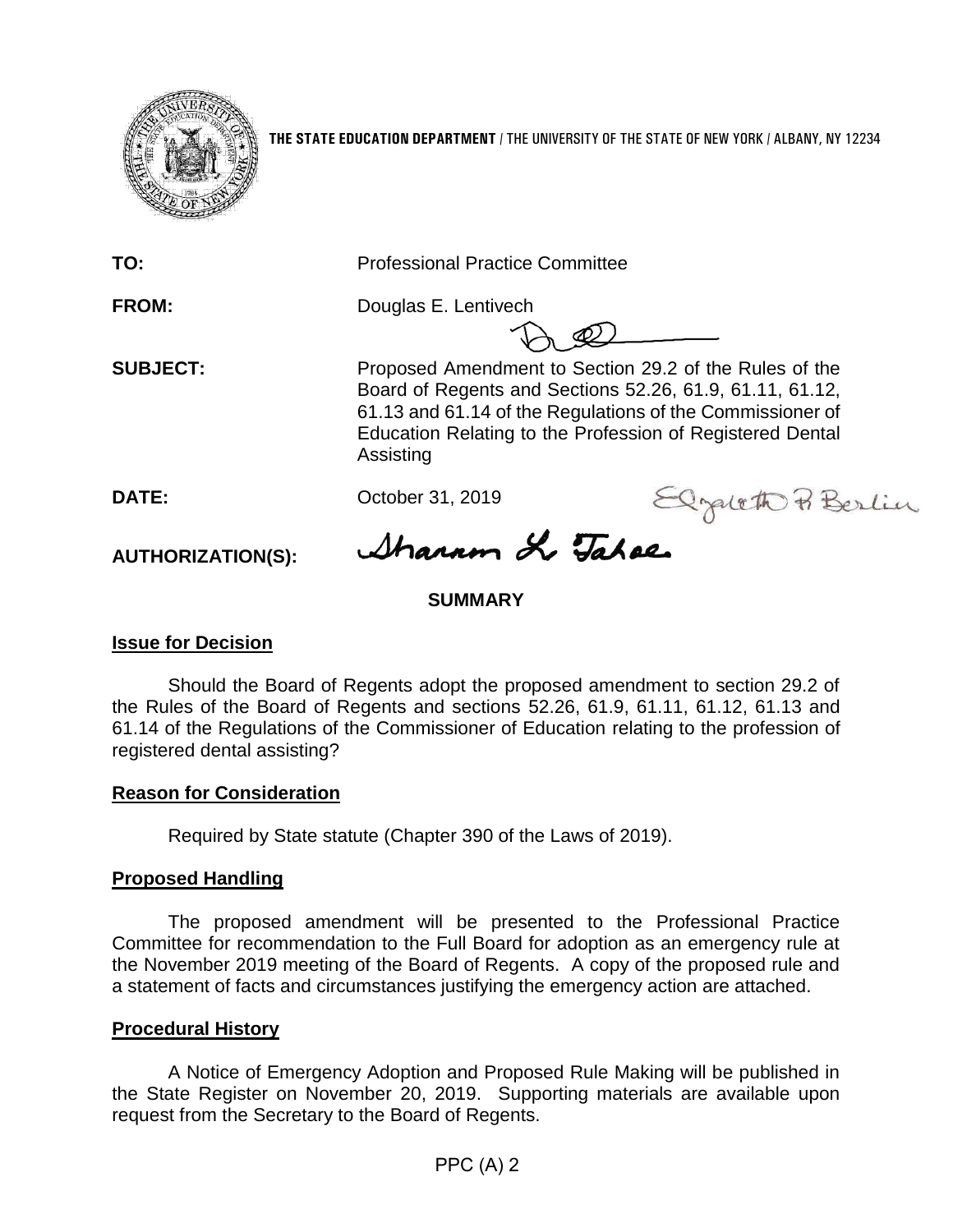#### **Background Information**

On October 23, 2019, Governor Cuomo signed Chapter 390 (Chapter 390) of the Laws of 2019, which, effective immediately, inter alia, amended the Education Law by creating the new legally protected title of "registered dental assistant" and eliminating the prior protected title of "certified dental assistant." The prior title of certified dental assistant was causing confusion between individuals certified by the Department and individuals certified by the National Dental Assisting Board (DANB). This confusion led to some unintentional criminal violations for those individuals who illegally used the certified dental assistant title in this State when they possessed only DANB certification. Additionally, both dentists and the public were confused by which certified dental assistants were licensed by New York State and which were only DANB-certified.

Chapter 390 eliminated these issues by changing the protected title of the profession to registered dental assistant and replacing all the references in Article 133 of the Education Law to the prior title of certified dental assistant with the title registered dental assistant.

The proposed amendment to section 29.2 of the Rules of the Board of Regents and sections 52.26, 61.9, 61.11, 61.12, 61.13 and 61.14 of the Regulations of the Commissioner of Education implements Chapter 390 by changing the references, in those sections, from "certified dental assistant" and "certified dental assisting" to "registered dental assistant" and "registered dental assisting."

#### **Related Regent's Items**

None.

#### **Recommendation**

It is recommended that the Board of Regents take the following action:

VOTED: That section 29.2 of the Rules of the Board of the Board of Regents and sections 52.26, 61.9, 61.11, 61.12, 61.13 and 61.14 of the Regulations of the Commissioner of Education be added, as submitted, effective November 5, 2019, as an emergency action upon a finding by the Board of Regents that such action is necessary for the preservation of the public health and general welfare to immediately conform the Rules of the Board of Regents and the Regulations of the Commissioner of Education to the requirements of Chapter 390 of the Laws of 2019, which changed the title of profession of the profession from certified dental assisting to registered dental assisting.

#### **Timetable for Implementation**

If adopted as the November 2019 Regents meeting, the emergency rule will become effective November 5, 2019. It is anticipated that the proposed rule will be presented to the Board of Regents for permanent adoption at the February 10-11, 2020 Regents meeting, after publication of the proposed amendment in the State Register and expiration of the 60-day public comment period required under the State Administrative Procedure Act. Because the emergency regulation will expire before the February 2020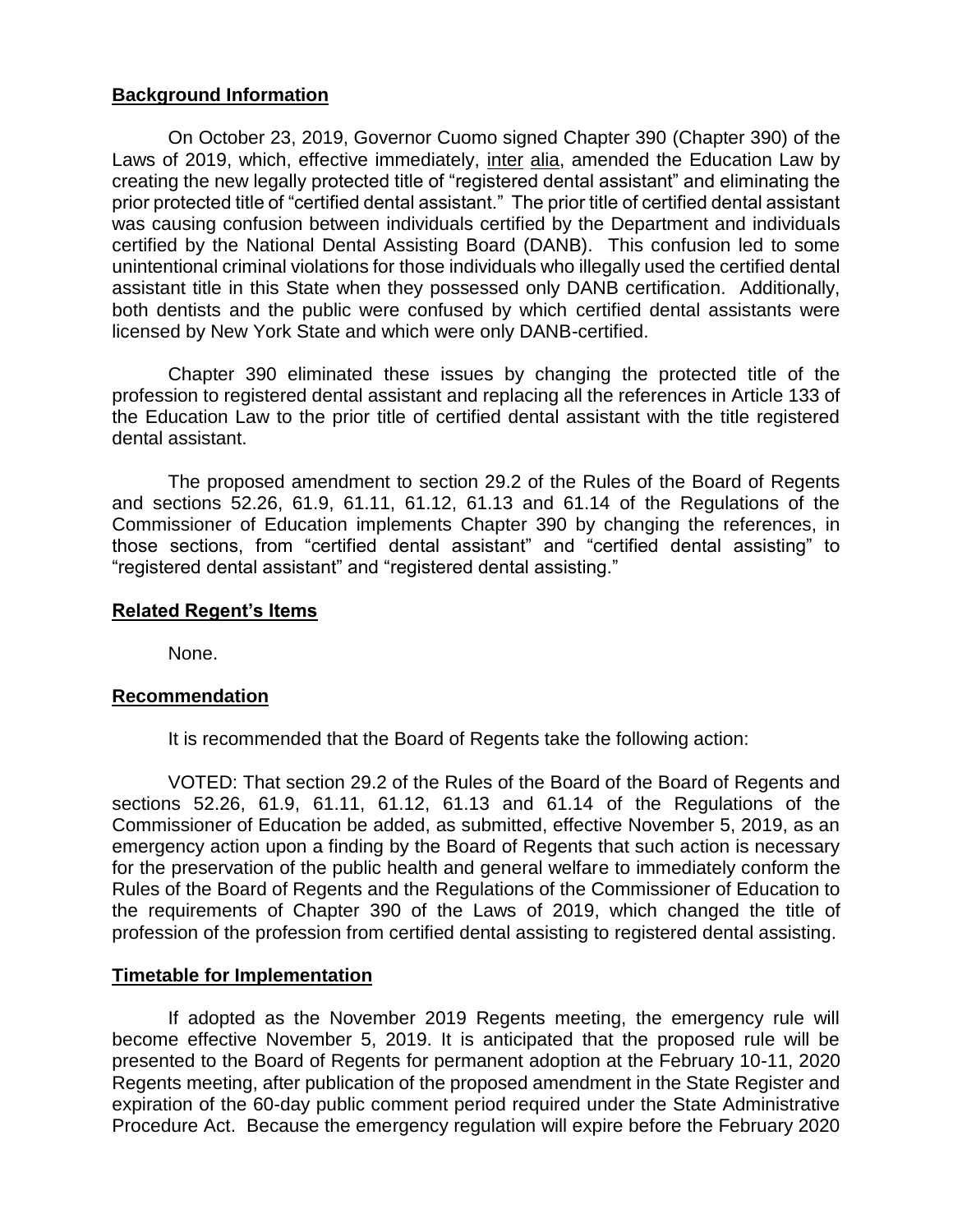Regents meeting, it is anticipated that an additional emergency action will be presented for adoption at the January Regents meeting.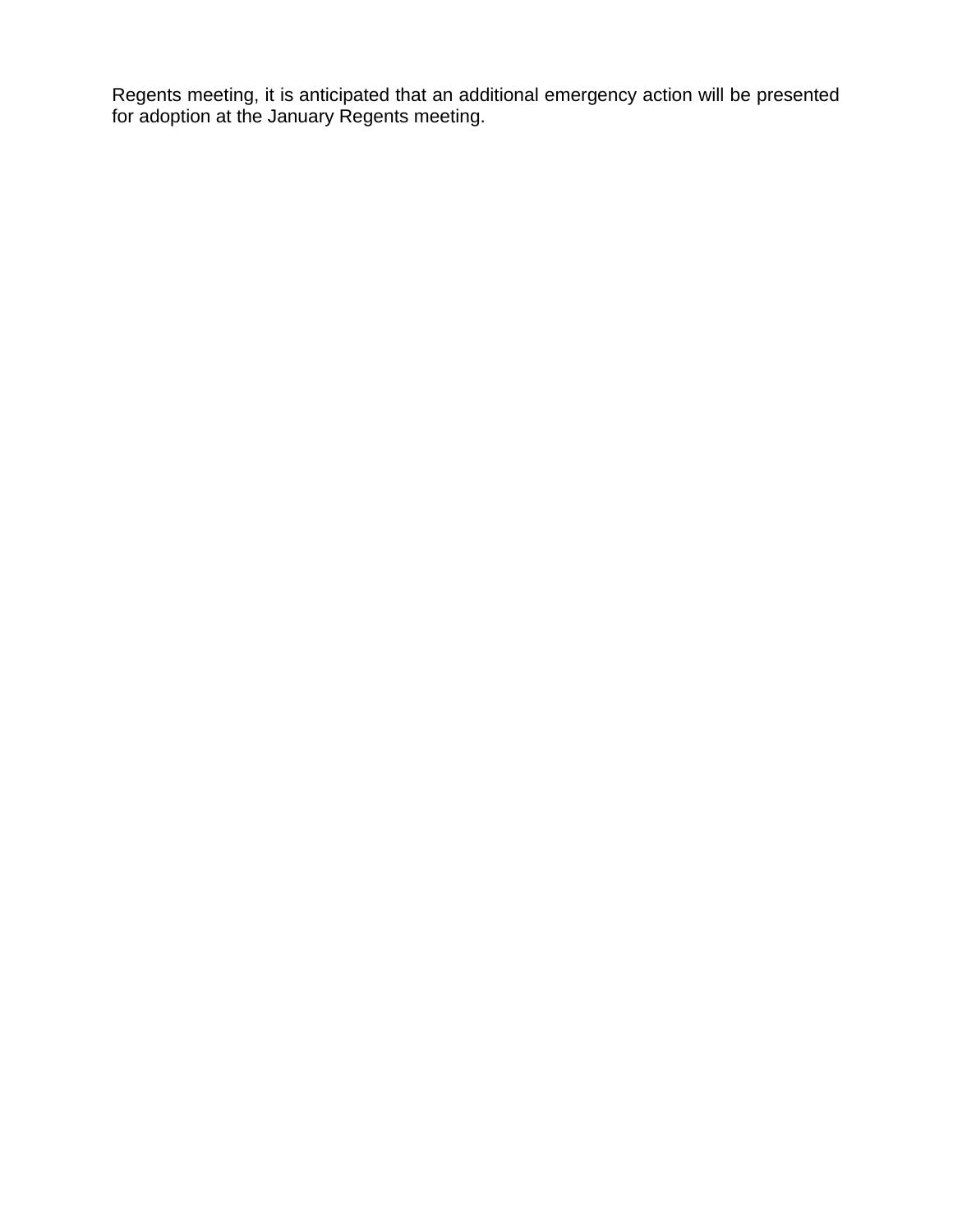#### **Attachment A**

# AMENDMENT TO THE RULES OF THE BOARD OF REGENTS AND THE REGULATIONS OF THE COMMISSIONER OF EDUCATION

Pursuant to sections 207, 6504, 6507, 6509, 6608, 6608-a of the Education Law and Chapter 390 of the Laws of 2019

1. Subdivision (a) of section 29.2 of the Rules of the Board of Regents is amended, as follows:

(a) Unprofessional conduct shall also include, in the professions of: acupuncture, athletic training, audiology, certified behavior analyst assistant, [certified] registered dental assisting, chiropractic, creative arts therapy, dental hygiene, dentistry, dietetics/nutrition, licensed behavior analyst, licensed pathologists' assistants, licensed perfusionist, licensed practical nursing, marriage and family therapy, massage therapy, medicine, mental health counseling, midwifery, occupational therapy, occupational therapy assistant, ophthalmic dispensing, optometry, pharmacy, physical therapist assistant, physical therapy, physician assistant, podiatry, psychoanalysis, psychology, registered professional nursing, respiratory therapy, respiratory therapy technician, social work, specialist assistant, speech-language pathology (except for cases involving those professions licensed, certified or registered pursuant to the provisions of article 131 or 131-B of the Education Law in which a statement of charges of professional misconduct was not served on or before July 26, 1991, the effective date of chapter 606 of the Laws of 1991):

- $(1)$  . . .
- $(2)$  . . .
- $(3)$  . . .
- $(4)$  . . .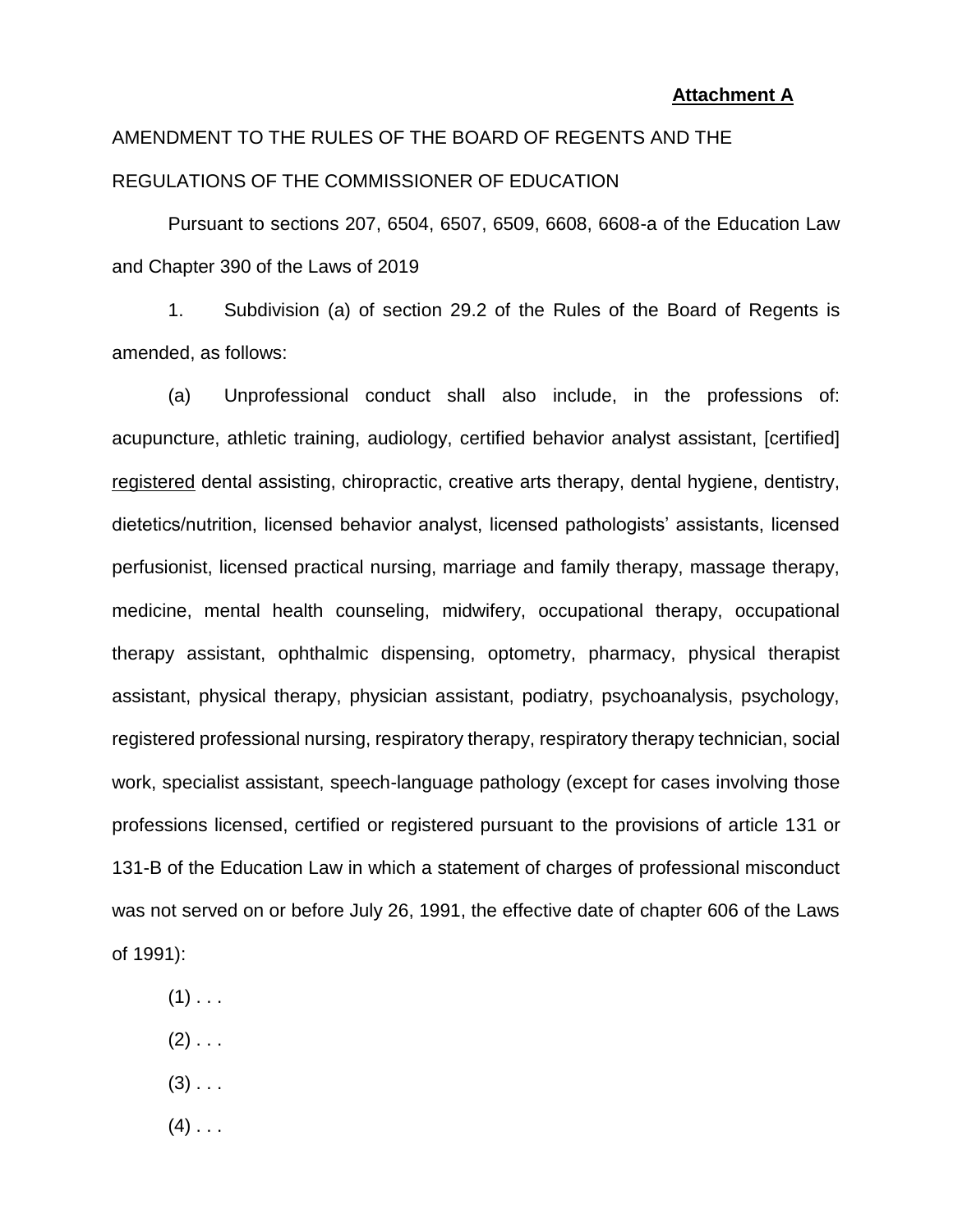$(5)$  . . .  $(6)$  . . .  $(7)$  . . .  $(8)$  . . .  $(9)$  . . .  $(10)$  . . .  $(11)$  . . .  $(12)$  . . .  $(13)$  . . .  $(14)$  . . .

2. Section 52.26 of the Regulations of the Commissioner of Education is

amended, as follows:

Section 52.26. [Certified] Registered dental assisting

(a) Definitions. As used in this section:

 $(1)$  . . .

 $(i)$  . . .

 $(ii) \ldots$ 

(iii) . . .

(2) Professional dental assisting content area shall mean course work relevant to the practice of [certified] registered dental assisting, accompanied where appropriate by laboratory and/or equivalent clinical experiences, which includes, but is not limited to, the following curricular areas:

 $(i)$  . . .

 $(ii) \ldots$ 

 $(iii) \ldots$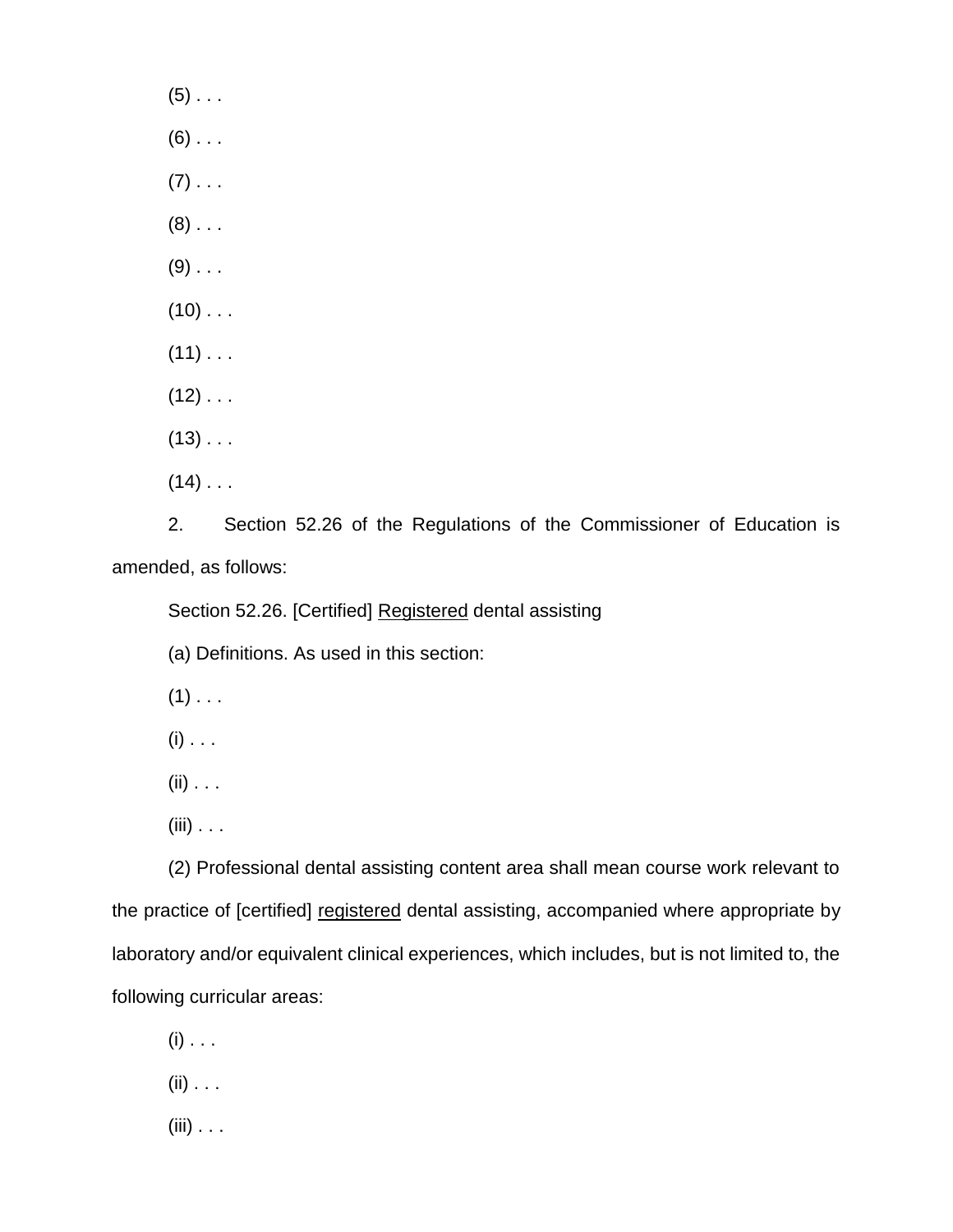$(iv)$  . . .

 $(v)$  . . .

(3) Clinical content area shall mean course work in clinical procedures which includes, but is not limited to, the following curricular areas:

(i) chairside dental assisting and dental laboratory procedures appropriate to the practice of [certified] registered dental assisting which shall include, but not be limited to, specific course work in the following clinical procedures subject to the restrictions set forth in section 61.13(c) of this Title:

 $(a)$  . . .

 $(b)$  . . .

- $(c)$  . . .
- $(ii) \ldots$
- $(iii)$  . . .
- $(iv) \ldots$
- $(v)$  . . .
- $(4)$  . . .

(b) Curriculum. In addition to meeting all applicable provisions of this Part, to be registered as a program recognized as leading to licensure in [certified] registered dental assisting which meets the requirements of section 61.11 of this Title, it shall be

(1) either:

(i) a one-year program in [certified] registered dental assisting, consisting of at least 24 semester hours or its equivalent, which is offered in an educational setting prescribed in section 6608-b(4)(B)(i) of the Education Law, such program to include:

 $(a)$  . . .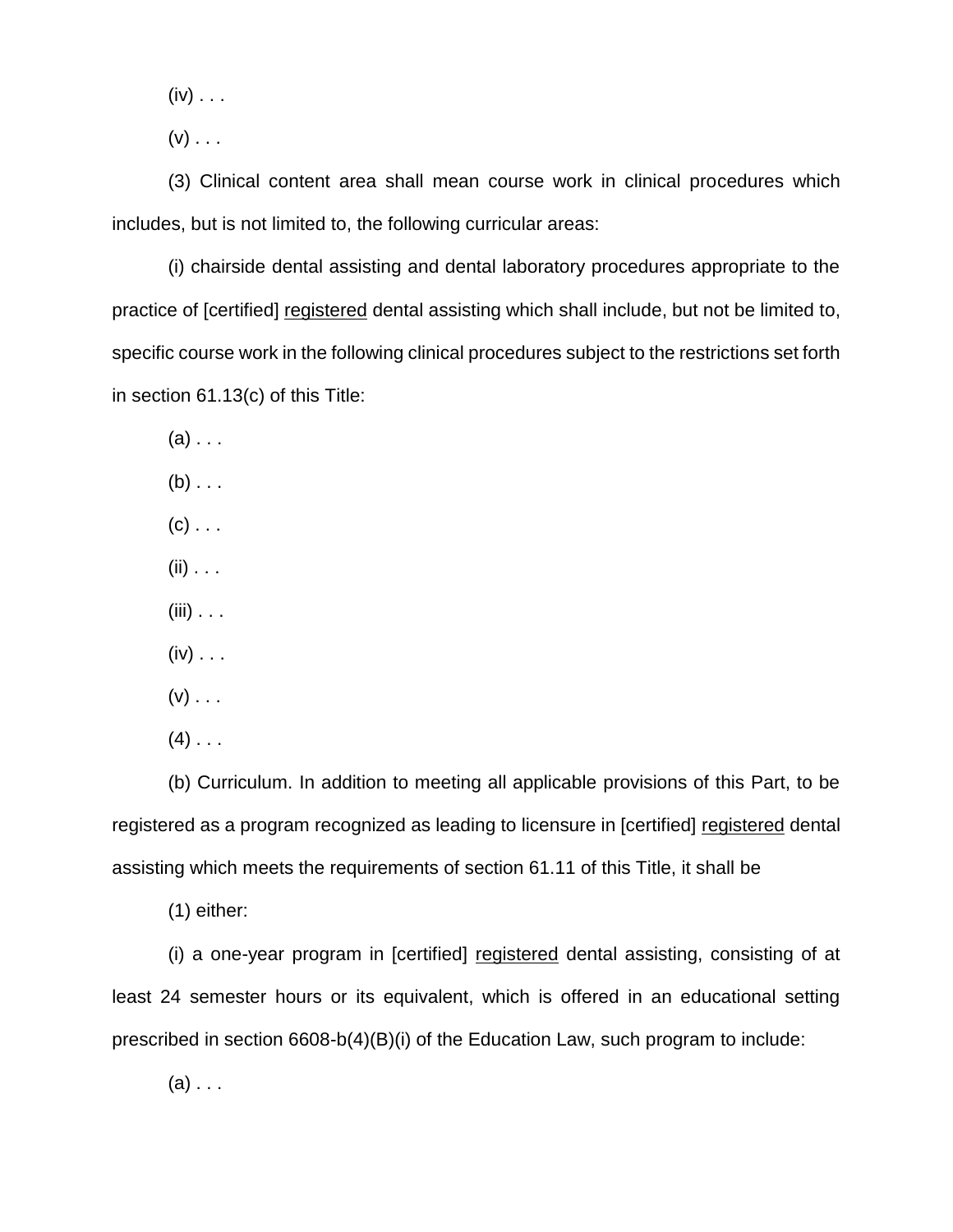(b) at least 200 hours of clinical experience in the practice of [certified] registered dental assisting, as defined in section 6608 of the Education Law and section 61.13 of this Title, under the direct personal supervision of a licensed dentist; or

(ii) an alternate course of study in [certified] registered dental assisting, which requires the student to complete equivalent study as that required in a program prescribed in subparagraph (i) of this paragraph and in an educational setting prescribed in section 6608-b(4)(B)(ii) of the Education Law, such course of study to include:

 $(a)$ ...

(b) at least 1,000 hours of relevant work experience constituting a clinical experience in the practice of [certified] registered dental assisting, as defined in section 6608 of the Education Law and section 61.13 of this Title, under the direct personal supervision of a licensed dentist.

(2) The programs prescribed in paragraph (1) of this subdivision shall have sufficient content, scope and depth to prepare a student for the practice of [certified] registered dental assisting, as defined in section 6608 of the Education Law and section 61.13 of this Title.

(3) Clinical facilities. A written contract or agreement shall be executed between the educational institution conducting the [certified] registered dental assisting program and the clinical facility or agency which is designated to cooperate in providing the clinical experience, which shall set forth the responsibilities of each party, and shall be signed by the responsible officer of each party.

3. Subdivision (d) of section 61.9 of the Regulations of the Commissioner of Education is amended, as follows:

(d) The dental supportive services that a licensed dentist authorizes a [certified] registered dental assistant to perform under section 61.13(b)(18) of this Part, designated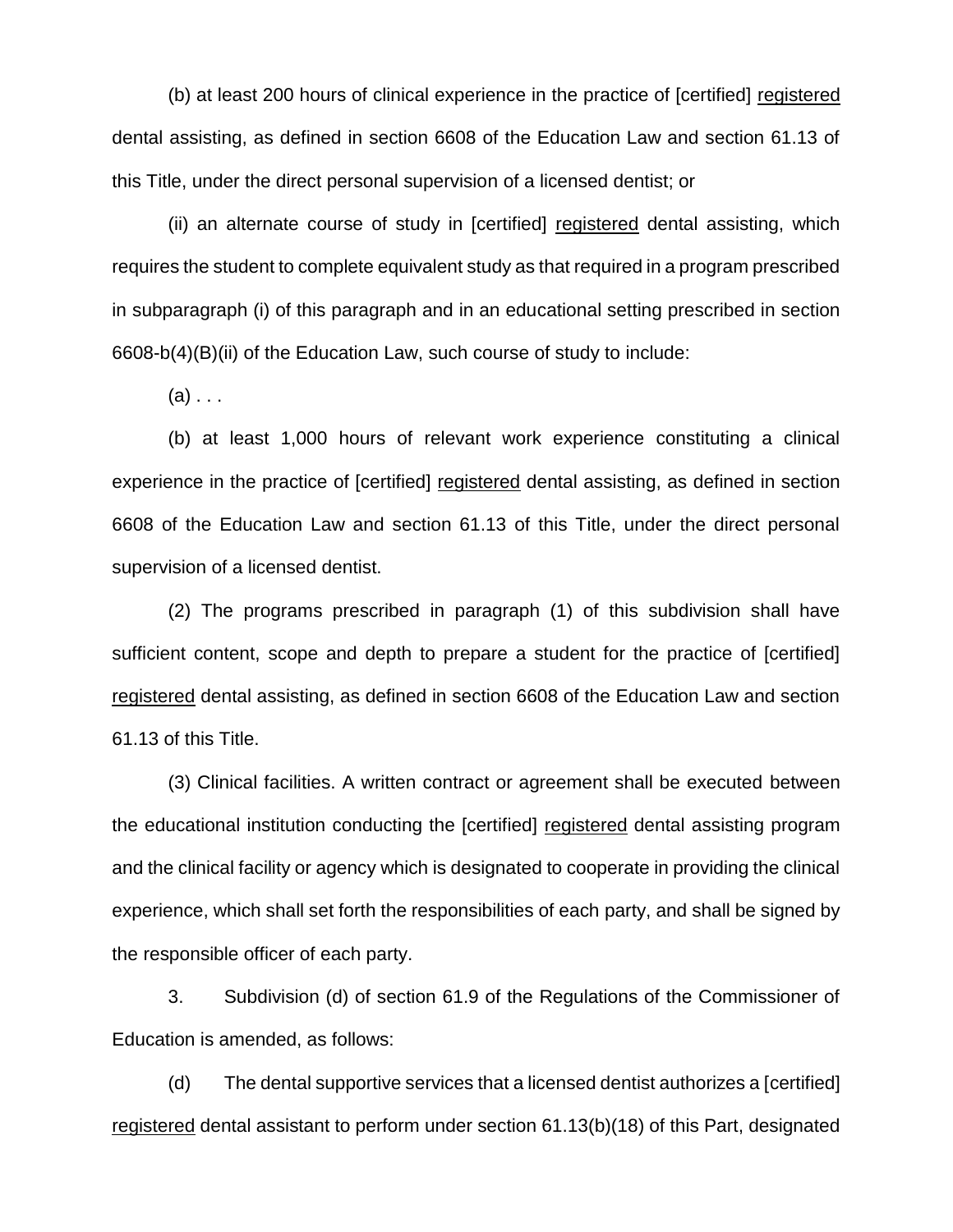in such paragraph as other dental supportive services, may be performed by a licensed dental hygienist under the personal supervision of a licensed dentist who has delegated such function to the licensed dental hygienist, unless general supervision for such service is otherwise expressly prescribed in this section.

4. Section 61.11 of the Regulations of the Commissioner of Education is amended, as follows:

Section 61.11. Professional study of [certified] registered dental assisting  $(a) \ldots$ 

(b) To meet the professional education requirement for licensure as a [certified] registered dental assistant in this State, the applicant shall present satisfactory evidence of:

 $(1)$  . . .

(2) completion of a program in [certified] registered dental assisting that is either registered by the department pursuant to Part 52 of this Title, or accredited by an acceptable accrediting agency, or determined by the department to be the equivalent of such a registered or accredited program.

5. Section 61.12 of the Regulations of the Commissioner of Education is amended, as follows:

Section 61.12. Licensing examination for [certified] registered dental assistant

(a) Each candidate for licensure as a [certified] registered dental assistant shall pass an examination that the department has determined measures the applicant's knowledge of curricular areas attained in a program prescribed in section 52.26 of this Title and other matters of law, ethics, or practice deemed appropriate by the department.

(b) *. . .*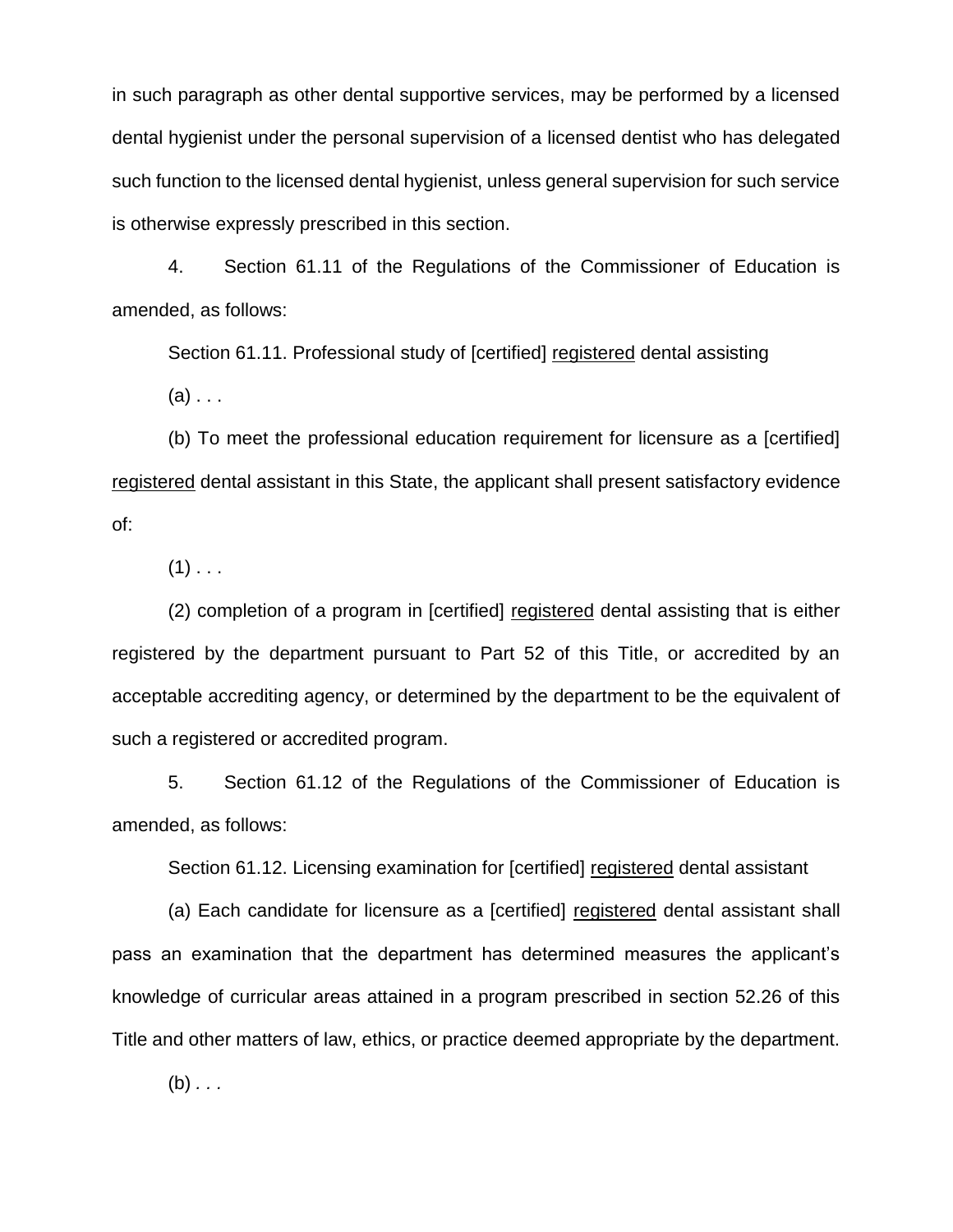6. Section 61.13 of the Regulations of the Commissioner of Education is amended, as follows:

Section 61.13. Practice of [certified] registered dental assisting

(a) The practice of [certified] registered dental assisting shall be that practice defined in section 6808 of the Education Law. In accordance with section 6608 of the Education Law, the practice of [certified] registered dental assisting must be supportive services to a licensed dentist in the dentist's performance of dental services and must be performed under the direct personal supervision of a licensed dentist. For purposes of this section, under the direct personal supervision of a licensed dentist shall mean supervision of dental procedures based on instructions given by a licensed dentist in the course of a procedure who remains in the dental office where the supportive services are being performed, personally diagnoses the condition to be treated, personally authorizes the procedures, and before dismissal of the patient, who remains the responsibility of the licensed dentist, evaluates the services performed by the registered dental assistant. Such practice shall include the dental supportive service prescribed in subdivision (b) of this section and shall exclude the dental supportive services prescribed in subdivision (c) of this section.

(b) The practice of [certified] registered dental assisting shall include the following supportive services to a licensed dentist while under the direct personal supervision of the licensed dentist:

- $(1)$  . . .
- $(2)$  . . .
- $(3)$  . . .
- $(4)$  . . .
- $(5)$  . . .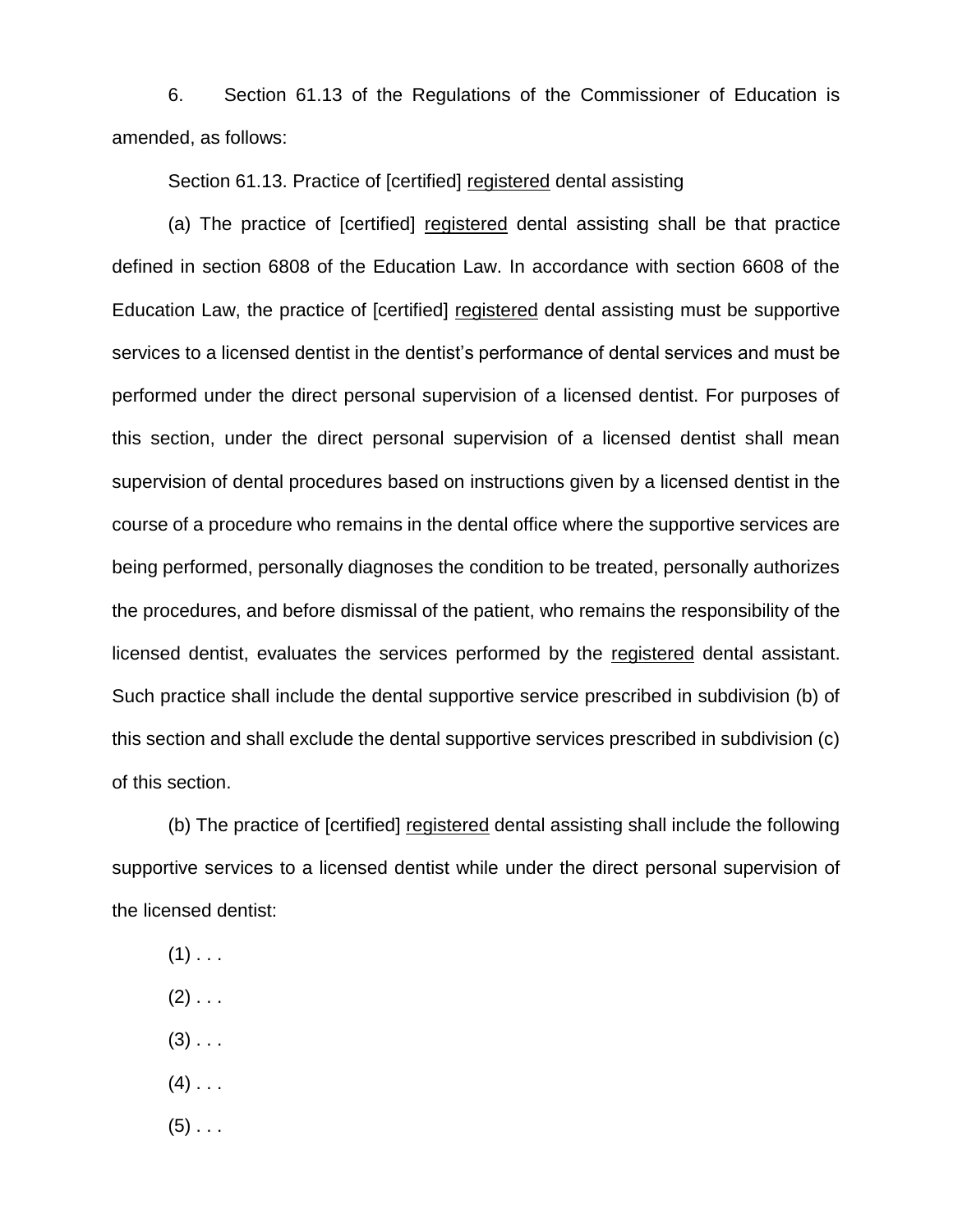$(6)$  . . .  $(7)$  . . .  $(8)$  . . .  $(9)$  . . .  $(10)$  . . .  $(11)$  . . .  $(12)$  . . .  $(13)$  . . .  $(14)$  . . .  $(15)$  . . .  $(16)$  . . .  $(17)$  . . .

(18) other dental supportive services authorized by the licensed dentist while the [certified] registered dental assistant is under the direct personal supervision of the licensed dentist, provided that such other dental supportive services are not excluded in subdivision (c) of this section.

(c) Excluded dental supportive services. The practice of [certified] registered dental assisting shall not include the following dental supportive services:

- $(1)$  . . .
- $(2)$  . . .
- $(3)$  . . .
- $(4)$  . . .
- $(5)$  . . .

(6) such dental supportive services that a [certified] registered dental assistant would not reasonably be qualified to perform based upon meeting the requirements for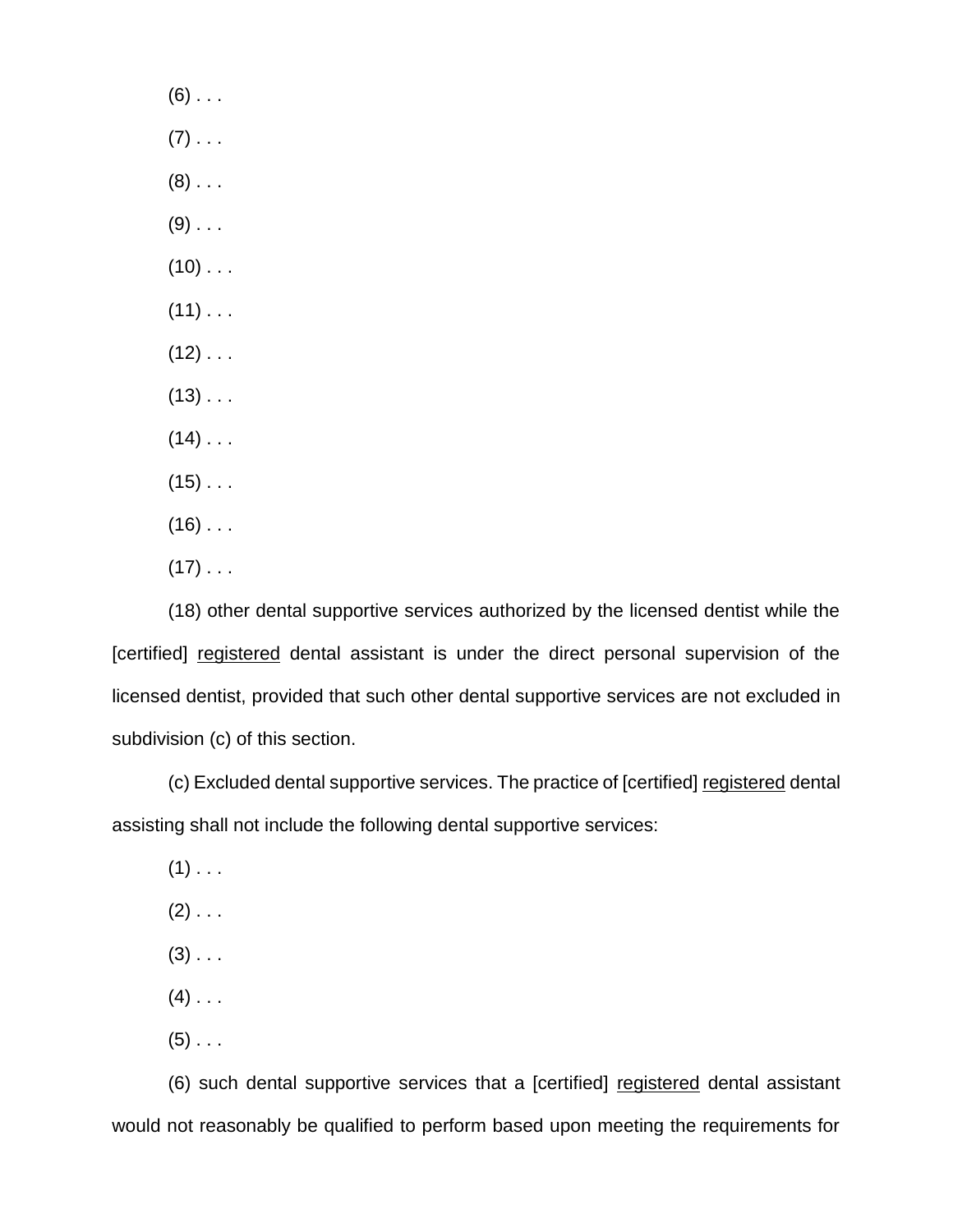certification as a [certified] registered dental assistant in section 6608-b of the Education Law, and/or obtaining additional legally authorized experience in the practice of [certified] registered dental assisting.

(d) In accordance with section 29.1(b)(9) and (10) of this Title, a [certified] registered dental assistant is not permitted to provide dental supportive services that the [certified] registered dental assistant knows or has reason to know that he or she is not competent to perform, and a licensed dentist is not permitted to delegate to a [certified] registered dental assistant dental supportive services the licensed dentist knows or has reason to know that the [certified] registered dental assistant is not qualified by training, experience or by licensure to perform.

7. Section 61.14 of the Regulations of the Commissioner of Education is amended, as follows:

Section 61.14. Limited permits in [certified] registered dental assisting

 $(a)$ ...

(b) In accordance with section 6608-d of the Education Law, permits limited as to eligibility, practice, and duration shall be issued by the department to eligible applicants as follows:

(1) A person who meets all requirements for admission to the licensure examination for [certified] registered dental assisting shall be eligible for a limited permit as a [certified] registered dental assistant.

(2) A [certified] registered dental assistant permittee shall be authorized to practice only under the direct personal supervision of a licensed dentist.

(3) An application for a limited permit in [certified] registered dental assisting shall be submitted on a form provided by the department and shall be accompanied by the statutory fee.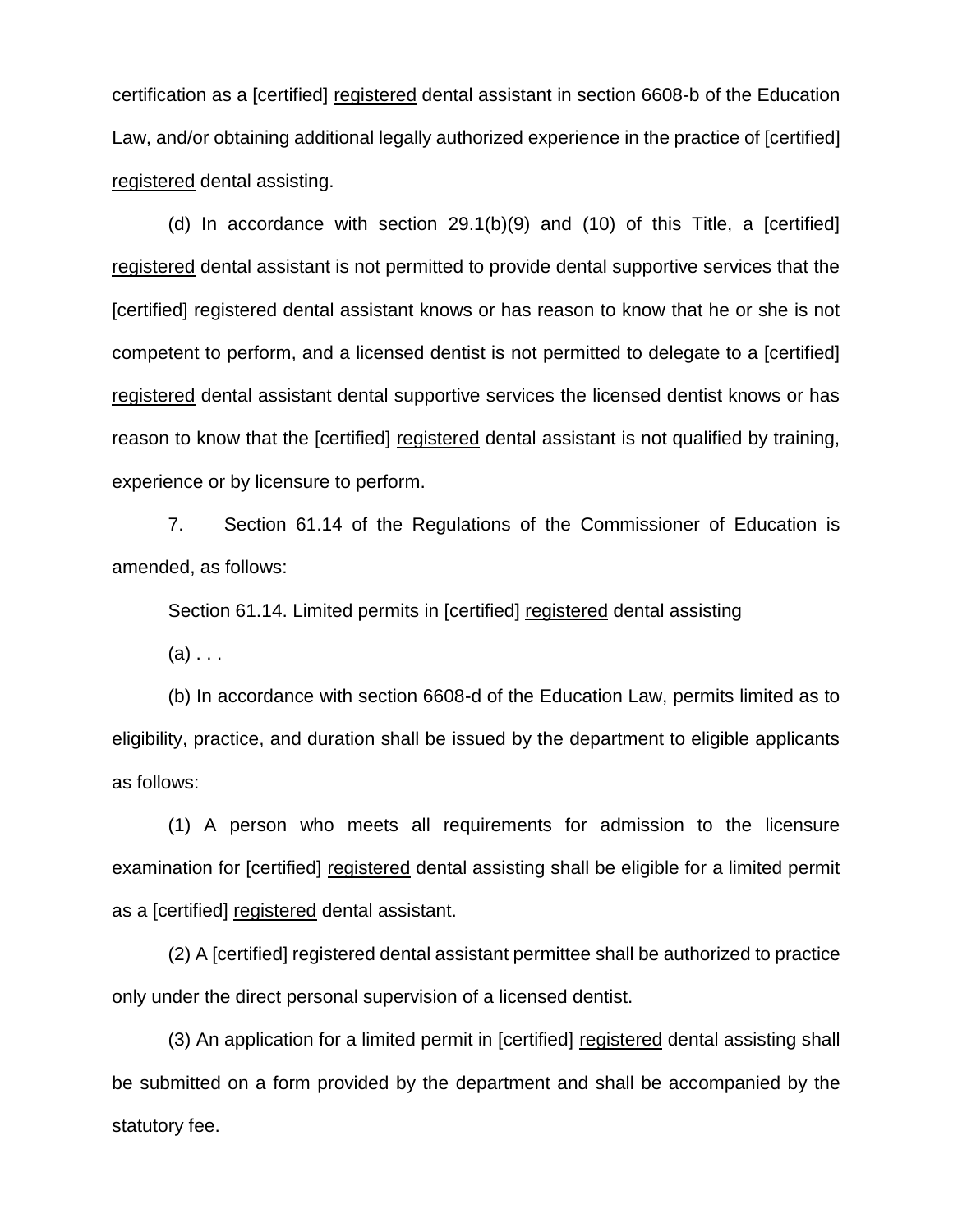(4) Limited permits in [certified] registered dental assisting shall expire one year from the date granted, except that such permits may be renewed for one additional oneyear period.

# **Attachment B**

## **8 NYCRR §§29.2, 52.26, 61.9, 61.11, 61.12, 61.13 and 61.14**

STATEMENT OF FACTS AND CIRCUMSTANCES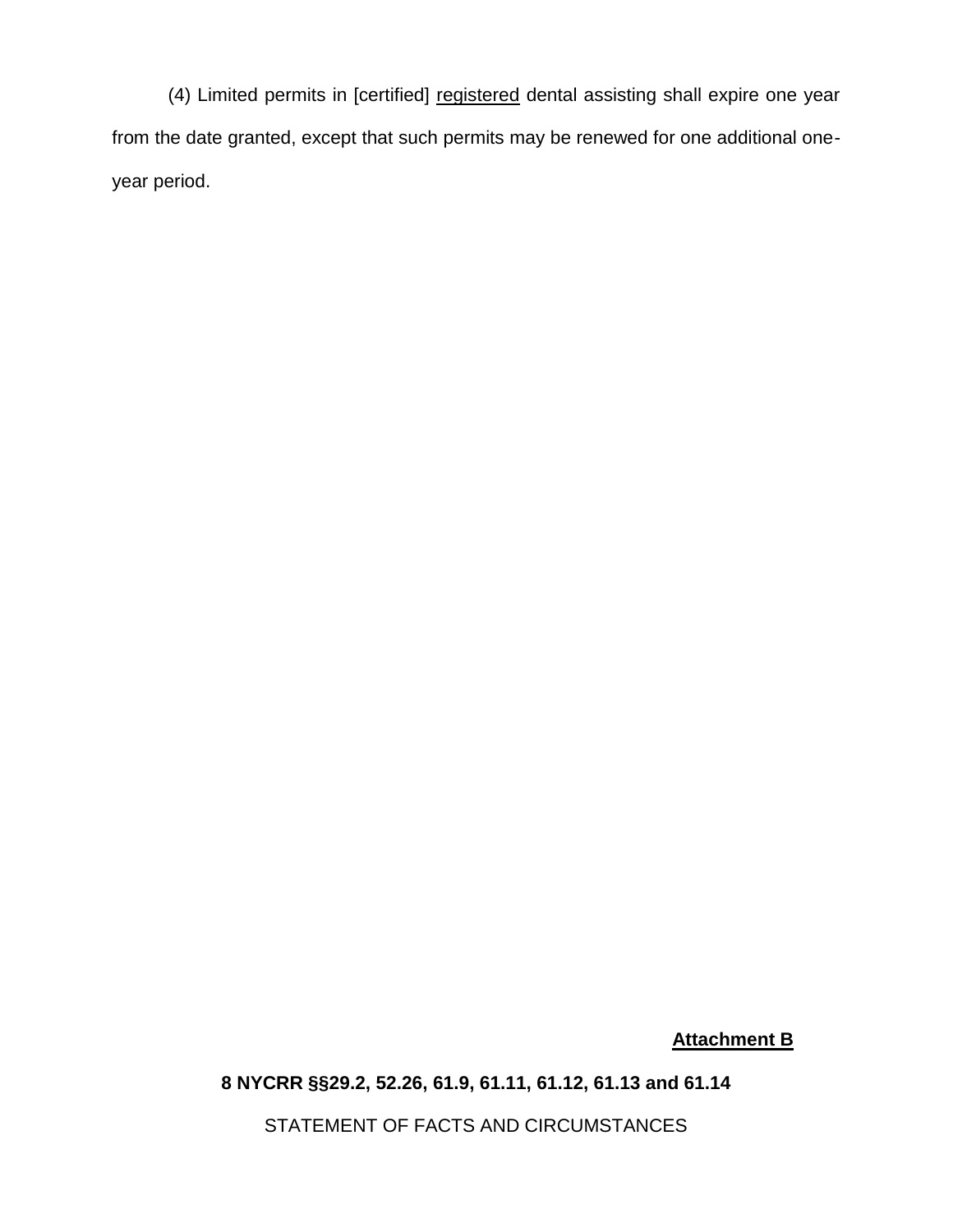#### WHICH NECESSITATE EMERGENCY ACTION

The proposed amendment to section 29.2 of the Rules of the Board of Regents and sections 52.26, 61.9, 61.11, 61.12, 61.13 and 61.14 of the Regulations of the Commissioner of Education is necessary to implement Chapter 390 (Chapter 390) of the Laws of 2019, which amended the Education Law, effective October 23, 2019, by, inter alia, creating the new legally protected title of "registered dental assistant" and eliminating the prior protected title of "certified dental assistant." The prior title of certified dental assistant was causing confusion between individuals certified by the Department and individuals certified by the National Dental Assisting Board (DANB). This confusion led to some unintentional criminal violations for those individuals who illegally used the certified dental assistant title in this State when they possessed only DANB certification. Additionally, both dentists and the public were confused by which certified dental assistants were licensed by New York State and which were only DANB-certified.

Chapter 390 eliminated these issues by changing the protected title of the profession to registered dental assistant and replacing all the references in Article 133 of the Education Law to the prior title of certified dental assistant with the title registered dental assistant.

The proposed amendment to section 29.2 of the Rules of the Board of Regents and sections 52.26, 61.9, 61.11, 61.12, 61.13 and 61.14 of the Regulations of the Commissioner of Education implements Chapter 390 by changing the references, in those sections, from "certified dental assistant" and "certified dental assisting" to "registered dental assistant" and "registered dental assisting."

Since the Board of Regents meets at fixed intervals, the earliest the proposed rule can be presented for permanent adoption, after expiration of the required 60-day comment period provided for in the State Administrative Procedure Act (SAPA) sections